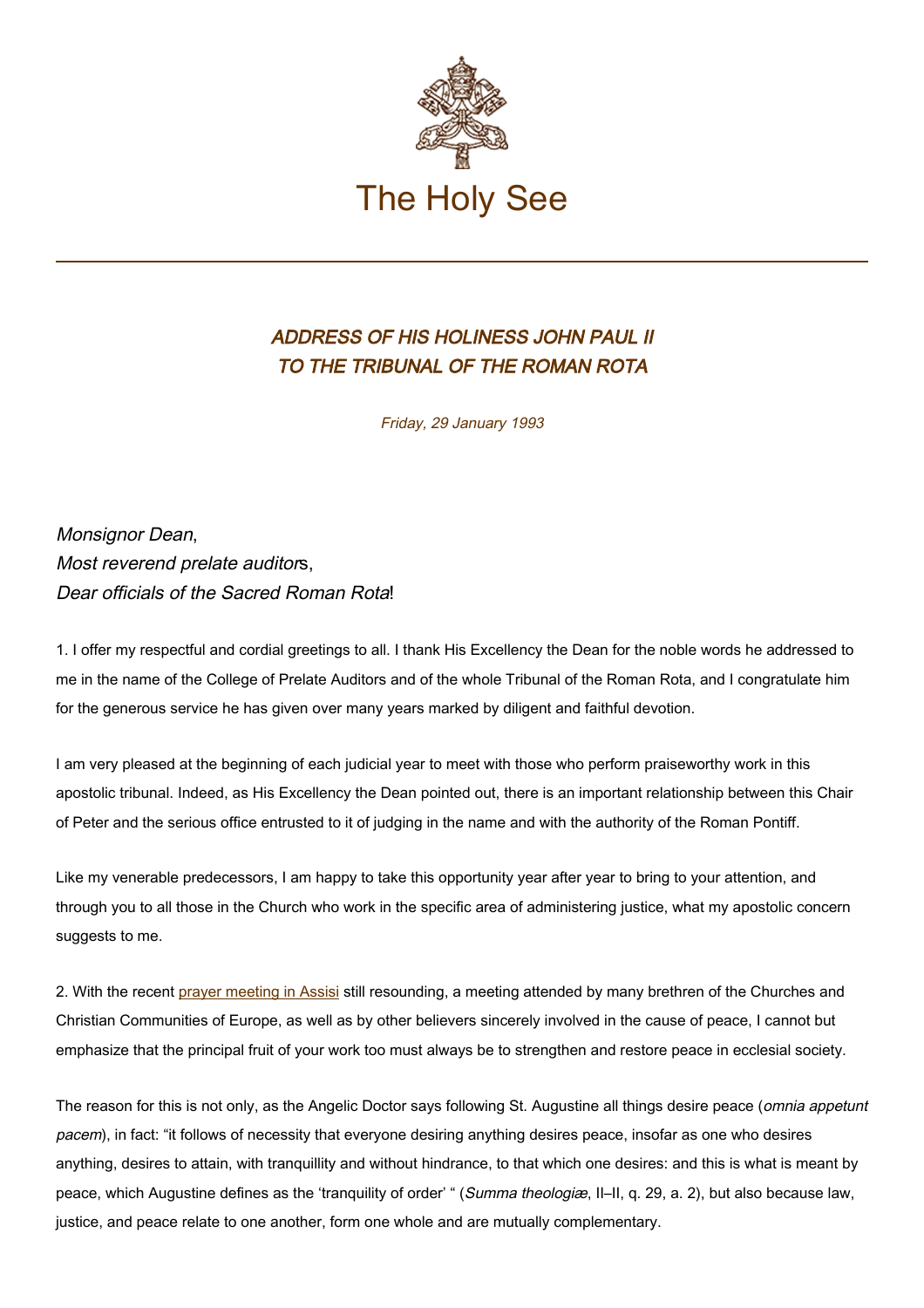The distinguished jurist, Francesco Carnelutti, wrote in this regard: "Law and justice are not the same thing. They are related as a means to an end; law is the means, justice the end. . . . But what is this end? People above all need to live in peace. Justice is the condition for peace . . . People reach this state of mind when there is order in and around them. Justice is conformity to the order of the universe. Law is just when it really serves to put order into society" (F. Carnelutti, Come nasce il diritto, 1954, p. 53).

3. These reflections are sufficient to prevent any yielding to inappropriate forms of an anti-juridical mentality. Law in the Church, as well as in states, is a guarantee of peace and a tool for preserving unity, although not in the sense of inflexibility; legislative activity and the work of jurisprudence actually help to ensure a necessary updating and to allow for a unified response to changing circumstances and evolving situations.

It is with this intent—which transcends the Church's external aspect in order to reach the innermost dimension of her supernatural life—that canonical laws are enacted: thus, in particular, the Pio-Benedictine Code was promulgated in 1917 for the Latin Church, and followed by the 1983 Code, prepared with lengthy, laborious study, in which the episcopates of the entire world, the Catholic universities, the dicasteries of the Roman Curia and many experts of canon law had a hand. In this regard I also had the joy in 1990 of finally promulgating the Code of Canons of the Eastern Churches.

Nevertheless, the supreme goal of this legislative effort would ultimately have been in vain not only if the canons were not observed —"by their very nature canonical laws are to be observed"—I wrote in the Constitution promulgating the Latin Code, but also, and with no less serious consequences, if their interpretation and, hence, their application, were left to the arbitrary will of individuals or of those who have been entrusted with the task of seeing that they are observed.

4. We should not be surprised by the fact that sometimes—due to imperfections natural to human efforts—the text of the law may give rise and in fact does give rise, particularly when a Code first goes into force, to problems of interpretation. The legislator himself foresaw this possibility and consequently laid down precise norms of interpretation, even going so far as to anticipate situations taking the form of lacunae of law (*Code of Canon Law*, [c. 19](http://www.vatican.va/archive/ENG1104/__P3.HTM)) and to indicate the appropriate criteria to supply for them.

In order to avoid arbitrary interpretations of the Code's text, I followed the similar provisions of my predecessors and on January 2, 1984 with the motu proprio, Recognito Iuris Canonici Codice, established the Pontifical Commission for the Authentic Interpretation of the Code, which I then changed with the apostolic constitution **[Pastor bonus](https://www.vatican.va/content/john-paul-ii/en/speeches/apost_constitutions/documents/hf_jp-ii_apc_19880628_pastor-bonus.html)** to the Pontifical Council for the Interpretation of Legislative Texts, and broadened its area of competence.

It is certain, however, that quite often situations arise in which the interpretation and application of canon law is entrusted to those who exercise either executive or legislative power in the Church. The office entrusted to tribunals is situated within this framework of the Church's legal system (cf. Code of Canon Law, [c. 16, §3\)](http://www.vatican.va/archive/ENG1104/__P3.HTM) and, in a particular way and for a specific purpose, it is entrusted to the Roman Rota, inasmuch as the latter "fosters unity of jurisprudence, and, by virtue of its own decisions, provides assistance to lower tribunals" (John Paul II, *[Pastor bonus](https://www.vatican.va/content/john-paul-ii/en/speeches/apost_constitutions/documents/hf_jp-ii_apc_19880628_pastor-bonus.html)*, 126).

5. In this regard it seems appropriate here to recall some hermeneutical principles. When they are disregarded, canon law disintegrates and ceases to be such, with dangerous results for the Church's life, for the good of souls, and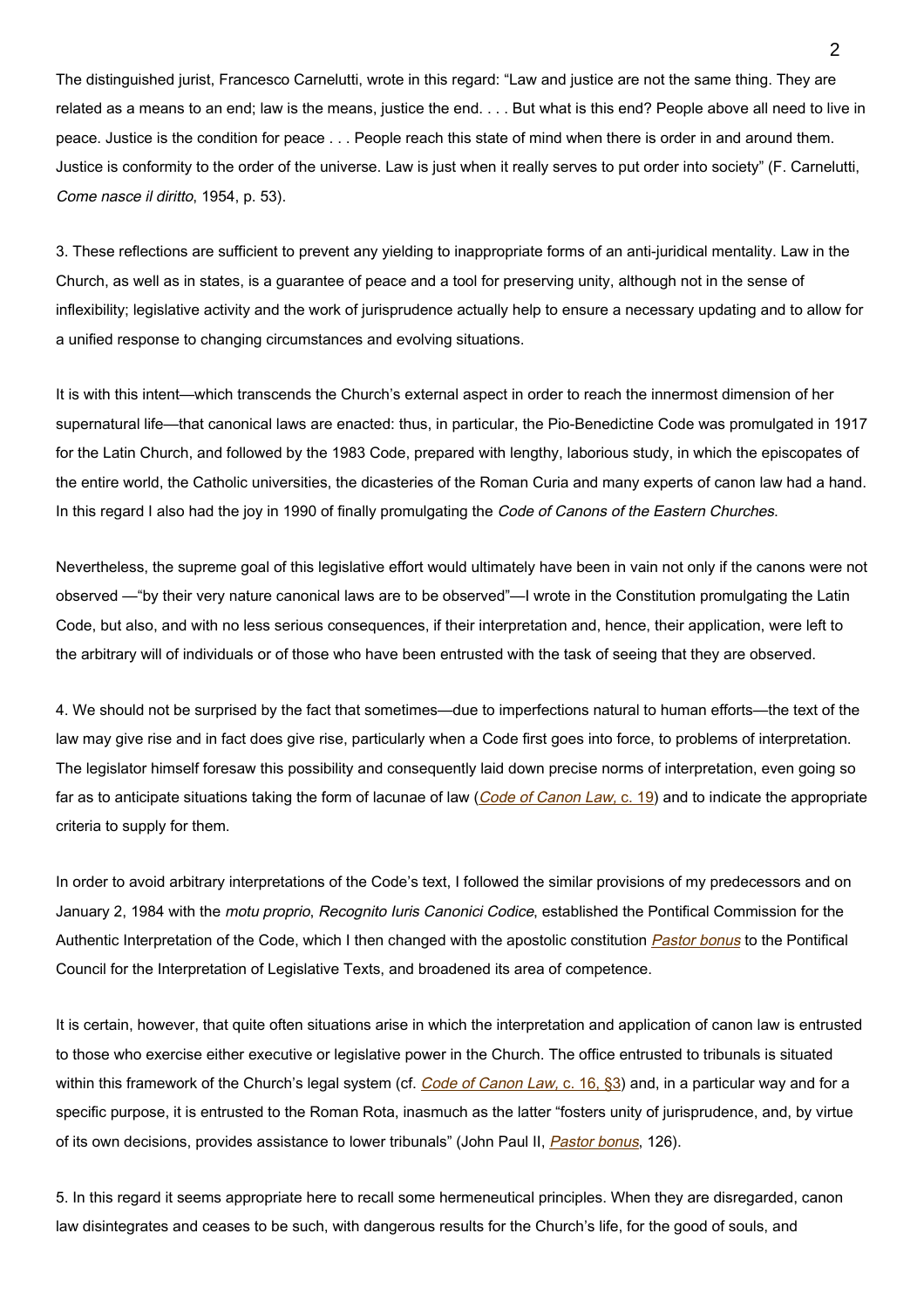particularly, for the inviolability of the sacraments instituted by Christ.

If ecclesiastical laws are to be understood first of all "according to the proper meaning of the words considered in their text and context," it would as a result, be totally arbitrary even patently illegitimate and gravely culpable (*gravemente* colposo), to attribute to the words used by the legislator, not their "proper" meaning, but one suggested by disciplines different from the canonical one.

Moreover, in interpreting the present Code one cannot hypothesize about a break with the past, as if in 1983 there had been a leap into a totally new reality. In fact, the legislator positively recognizes and unambiguously asserts the continuity of canonical tradition, particularly where his canons refer to the old law (cf. Code of Canon Law[, c. 6, §2\)](http://www.vatican.va/archive/ENG1104/__P2.HTM).

Certainly, many innovations were introduced into the present Code. However, it is one thing to note that innovations were made regarding a number of canonical institutes, and another to try to attribute unusual meanings to the language in which the canons are formulated. In truth, the constant concern of the interpreter and of the one applying canon law must be to understand the words used by the legislator in accord with the meaning that long-standing tradition attributes to them in the Church's juridical system, using well-established doctrine and jurisprudence. Each term, then, must be considered in the text and context of the norm, in a vision of canonical legislation which allows for its uniform evaluation.

6. Specifically in matrimonial matters, the attempt at a none-too-well defined humanization of canon law must not depart from these principles that have also been sanctioned, as we have seen, by the same positive norm. With this line of reasoning, in fact, there is frequently an intention to endorse its excessive relativization, as if to impose, so as to safeguard alleged human needs, an interpretation and application of the law that thus ultimately pervert its characteristic features.

Correlating the majesty of canon law with those to whom it is directed is certainly not to be omitted or underestimated as I recalled in last year's allocution; however, this entails the need for a proper knowledge of the Church's legislation, but without forgetting, in the light of a correct Christian anthropology, the reality of human beings for whom it is intended. Subjecting canon law to capricious or contrived interpretations, in the name of an ambiguous and indefinite humanitarian principle, would mean destroying the very dignity of the humans, even before the norm.

7. Thus, to give an example, it would could cause serious harm to the stability of marriage and so to its sacred nature, if the fact of simulation was not formulated concretely on the part of the alleged simulator in a "positive act of will" (actus positivus voluntatis, cf. Code of Canon Law[, c. 1101, §2\)](http://www.vatican.va/archive/ENG1104/__P3Z.HTM); or if the so-called error of law (error iuris) regarding an essential property of marriage or its sacramental dignity did not acquire such intensity as to condition the act of will, thus causing the consent to be null (cf. Ibid., [c. 1099\)](http://www.vatican.va/archive/ENG1104/__P3Z.HTM). However, in the matter of *error of fact* (*error facti*) too, specifically when it is a question of "error of person" (*error in persona*, cf. *Ibid.*,  $\underline{c}$ . 1097,  $\S$ 1), one may not attribute to the terms used by the legislator a meaning alien to canonical tradition; even as "error about a quality of the person" can impugn the consent only when a quality, neither frivolous nor trivial, was "directly and principally intended" (cf. Ibid., [c. 1097, §2](http://www.vatican.va/archive/ENG1104/__P3Z.HTM)), that is, as Rotal jurisprudence has effectively asserted: "when the quality is intended before the person" (quando qualitas præ persona intendatur).